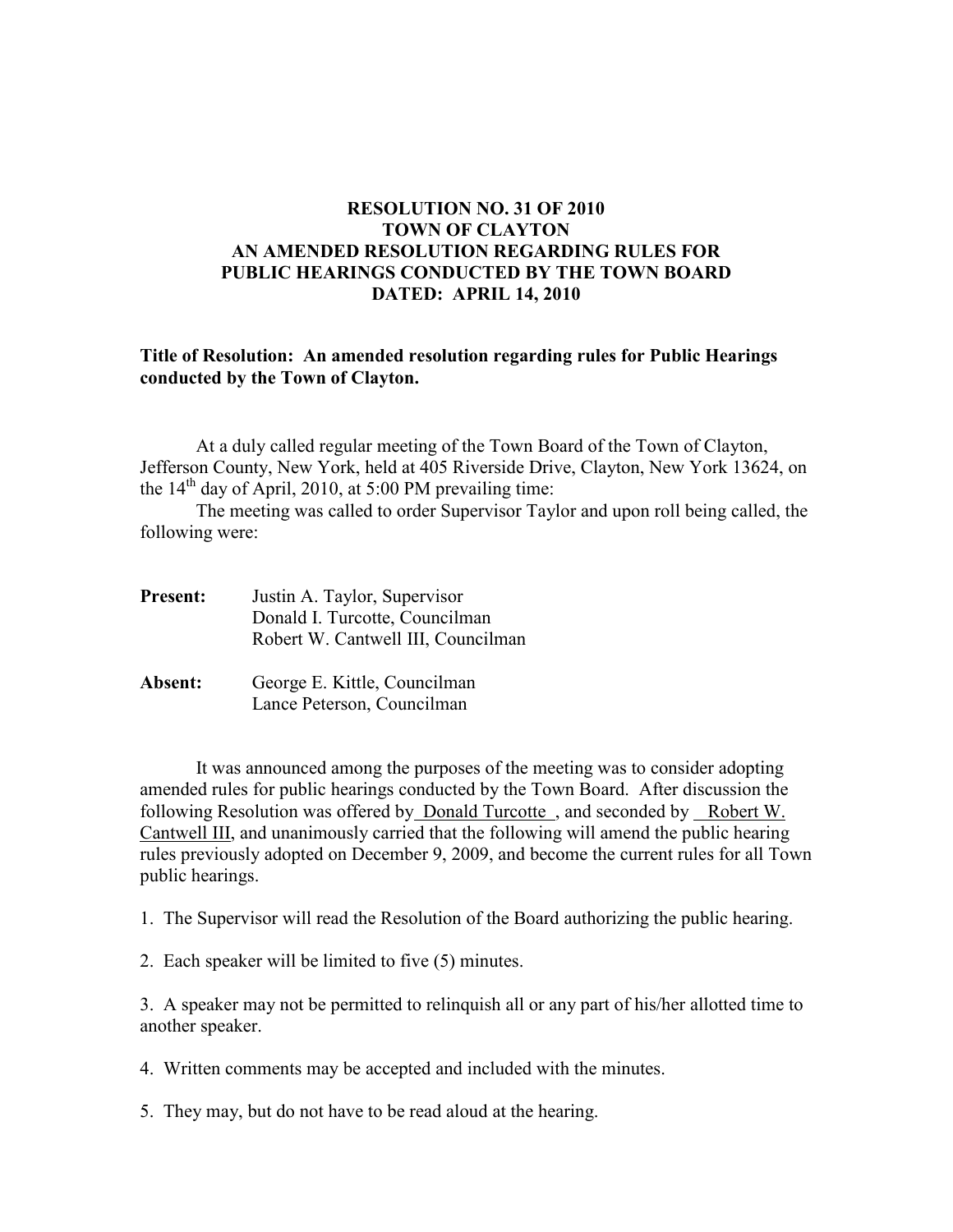6. All comments by any speaker must be addressed to the Supervisor and Town Board and there shall be no dialogue or open debate between members of the public during the hearing.

7. Each speaker must introduce himself/herself by name and address. It is required that one who wishes to speak at any hearing must sign in on the meeting sign-in sheet and complete the Request to Address the Board form.

8. Elected or Appointed Officials will be heard first, followed by the general public.

9. Each speaker is limited to a single opportunity to address the Town Board.

10. Depending on the subject matter at hand, a pre-selected speaker to represent a particular position may be given up to twenty (20) minutes to present their points to the floor, followed by an equal opportunity for a pre-selected representative from the opposing viewpoint. This opportunity will be determined by the Town Board if it is felt that it will reduce or eliminate fragmented positions and make a clear and concise statement on behalf of each position. If this format is elected by the Town Board, each pre-selected speaker will also be given up to two (2) minutes at the end of the public hearing to summarize their positions.

11. Only one speaker shall have the floor at a time and others present shall remain silent until it is their opportunity to speak.

12. No demonstration shall be permitted which will disrupt the hearing. If anyone has demonstration signs they will be required to leave them at a location designated by the Supervisor.

13. Disturbances may result in the suspension of the hearing and the removal of any offending party at the sole discretion of the Supervisor.

14. The Supervisor may limit a speaker to less than five (5) minutes if his/her comments are repetitive and have already been addressed by other speakers.

The Town Supervisor shall announce these rules at the beginning of each hearing.

**NOW, THEREFORE, BE IT RESOLVED,** that the Town Board of the Town of Clayton, hereby authorizes the preceding resolution as conduct for their Public Hearings and shall take effect immediately.

The question of the adoption of the foregoing resolution was duly put to a vote on roll call, which resulted as follows:

| Justin A. Taylor, Supervisor       | Yes X No             |
|------------------------------------|----------------------|
| George E. Kittle, Councilman       | $Yes - No$           |
| Donald I. Turcotte, Councilman     | Yes $X$ No           |
| Lance Peterson, Councilman         | Yes $\frac{1}{2}$ No |
| Robert W. Cantwell III, Councilman | Yes X No             |